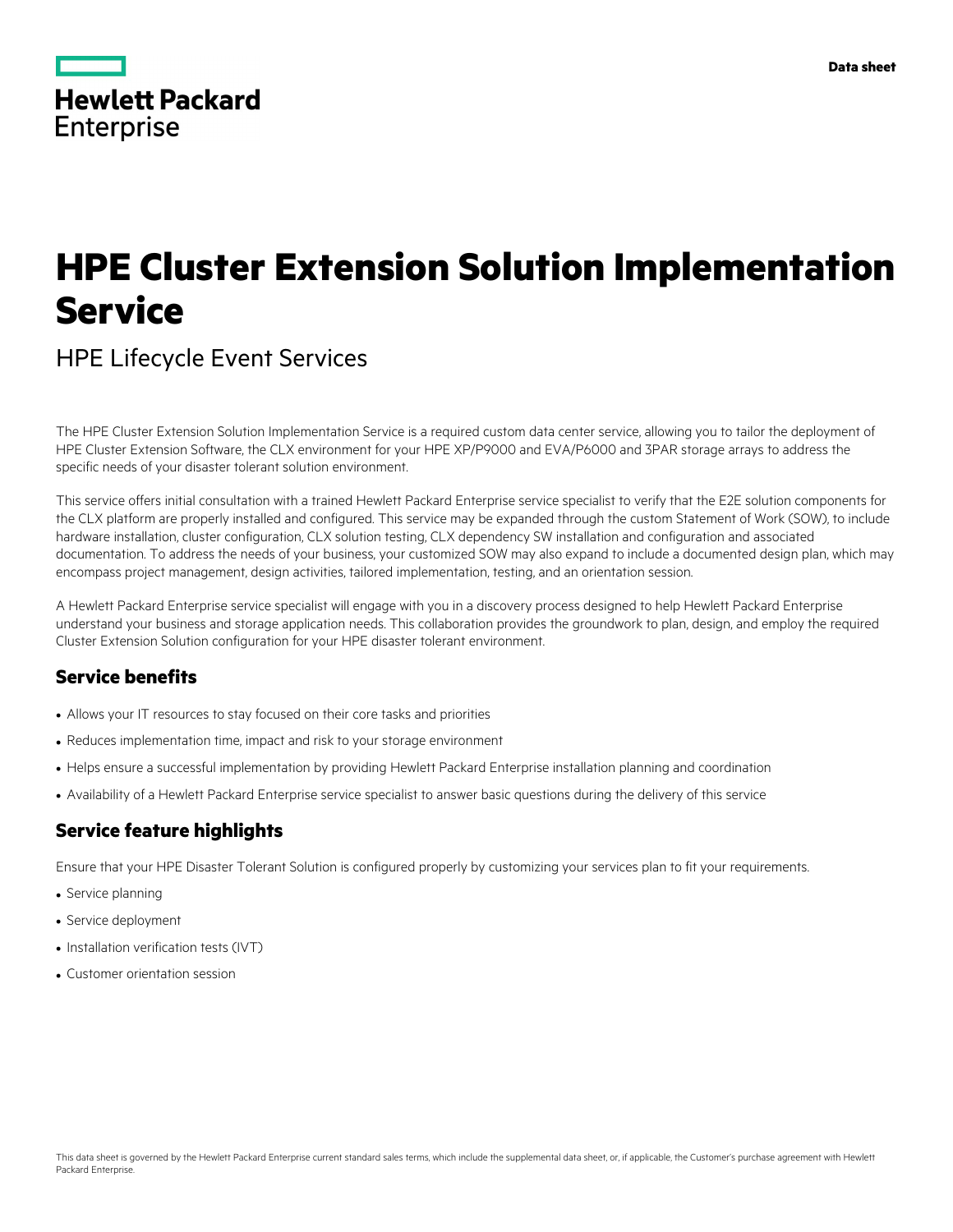## **Table 1. Service features**

| Feature                               | <b>Delivery specifications</b>                                                                                                                                                                                                 |
|---------------------------------------|--------------------------------------------------------------------------------------------------------------------------------------------------------------------------------------------------------------------------------|
| <b>Service planning</b>               | A Hewlett Packard Enterprise service specialist will plan all the necessary activities, providing:                                                                                                                             |
|                                       | 1. Requirements identification for solution prerequisite assistance                                                                                                                                                            |
|                                       | 2. Leveraging additional services and products already available today                                                                                                                                                         |
|                                       | 3. Provide a Statement of Work (SOW) which will include a Customized delivery plan                                                                                                                                             |
|                                       | 4. Conduct an orientation session on CLX product usage and special features and will be available to answer questions, as<br>appropriate.                                                                                      |
|                                       | • Data Collection and analysis                                                                                                                                                                                                 |
|                                       | • Services Deployment                                                                                                                                                                                                          |
|                                       | • Delivery Plan                                                                                                                                                                                                                |
|                                       | • Briefing Session                                                                                                                                                                                                             |
| <b>Service deployment</b>             | Service deployment activities include:                                                                                                                                                                                         |
|                                       | • Reviewing the engagement with the Customer using the pre-delivery checklist                                                                                                                                                  |
|                                       | • Performing an assessment of the service to determine compatibility and deployment design aligned with the needs agreed upon<br>with the Customer                                                                             |
|                                       | • Reviewing the service with the Customer to verify its compatibility with the Customer's environment                                                                                                                          |
|                                       | A completed SOW is developed, which includes the Hewlett Packard Enterprise service specialist's findings and recommendations, a<br>graphical representation of detailed installation and array configuration information.     |
| Installation verification tests (IVT) | Hewlett Packard Enterprise will run the appropriate installation verification tests required for this service.                                                                                                                 |
| <b>Customer orientation session</b>   | Upon completion of the installation, the Hewlett Packard Enterprise service specialist will conduct an orientation session on product<br>usage and special features and will be available to answer questions, as appropriate. |

## **Service limitations**

- Any services not clearly specified in this document or the associated Statement of Work
- Application integration or integration of third-party products or peripherals not included with the system

## **Service eligibility**

- The Customer's existing computing operating system platform(s) must be supported by and be compatible with the HPE CLX product(s) being installed.
- The Customer's Storage environment must be fully operational in a configuration supported by CLX, and connectivity must be available and operational.

### **Customer responsibilities**

The Customer will:

- Contact a Hewlett Packard Enterprise service specialist within 90 days of date of purchase to schedule the delivery of the service
- Ensure that all service prerequisites as identified in the 'Service eligibility' section have been met
- Assign a designated person from the Customer's staff who, on behalf of the Customer, will grant all approvals; provide information; ensure that all hardware, firmware, and software that the Hewlett Packard Enterprise service specialist will need in order to deliver this service are available and that software products are properly licensed; and otherwise be available to assist HPE in facilitating the delivery of this service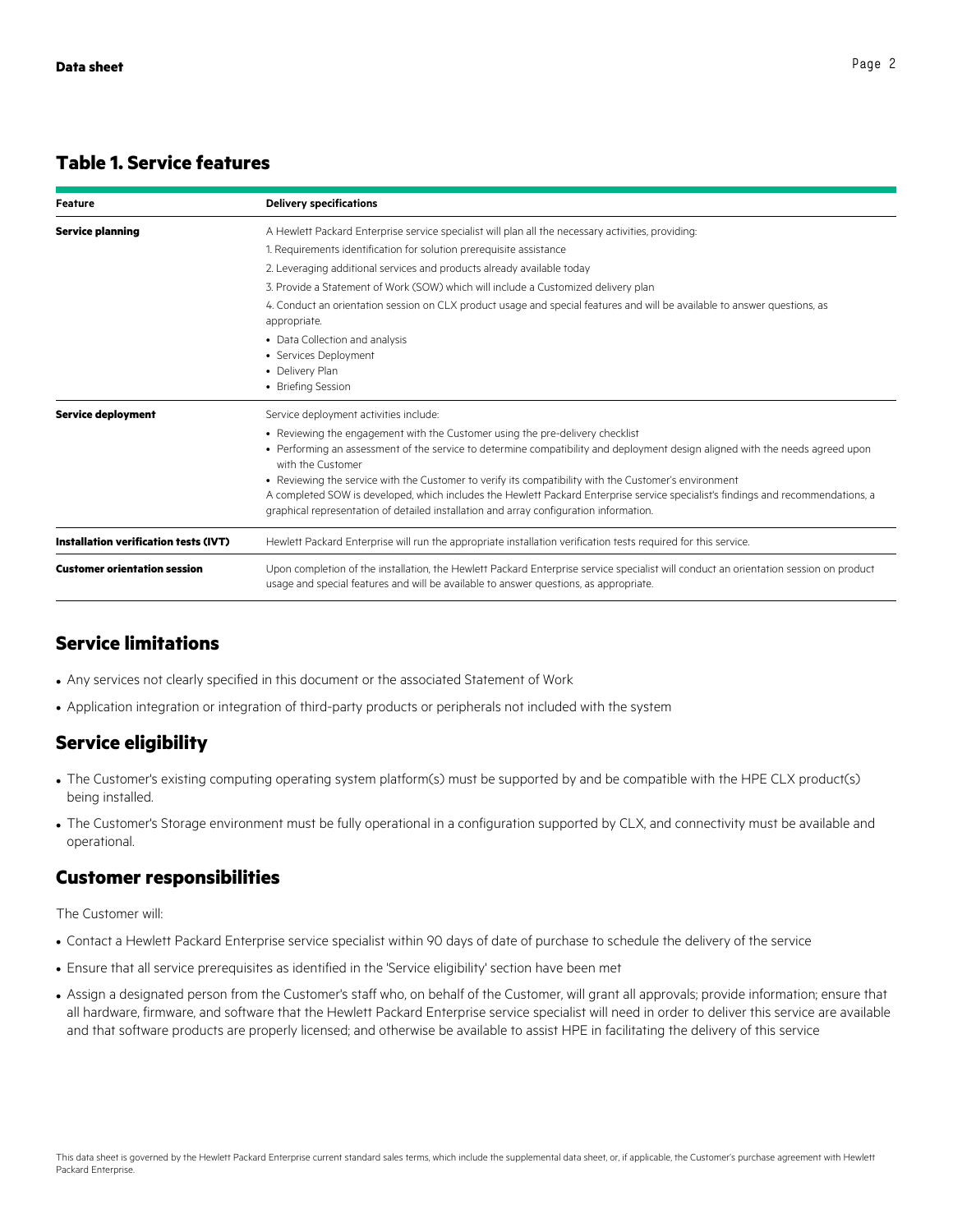- Adhere to licensing terms and conditions regarding the use of any Hewlett Packard Enterprise service tools used to facilitate the delivery of this service, if applicable
- Be responsible for all data backup and restore operations
- Provide a suitable work area for delivery of the service, including access to an outside telephone line, power, and any network connections required
- Allow Hewlett Packard Enterprise full and unrestricted access to all locations where the service is to be performed
- Be responsible for deinstalling non-Hewlett Packard Enterprise-branded products, unless such deinstallation is specifically included in the Statement of Work
- Use all software products in accordance with current Hewlett Packard Enterprise software licensing terms corresponding to the Customer's prerequisite underlying software license, or in accordance with the current licensing terms of the third-party software manufacturer, if applicable, including any additional software licensing terms that may accompany such software updates provided under this service
- Coordinate service deployment on third-party-maintained products (if applicable) with Hewlett Packard Enterprise
- Ensure that all service prerequisites identified during the 'Service planning' activity have been met

### **General provisions/Other exclusions**

- Hewlett Packard Enterprise reserves the right to re-price this service if the Customer does not schedule and provide for subsequent delivery within 90 days of purchase.
- Hewlett Packard Enterprise reserves the right to charge, on a time and materials basis, for any additional work over and above the service package pricing that may result from work required to address service prerequisites or other requirements that are not met by the Customer.
- Hewlett Packard Enterprise's ability to deliver this service is dependent upon the Customer's full and timely cooperation with HPE, as well as the accuracy and completeness of any information and data the Customer provides to HPE.
- The service is delivered during local HPE standard business hours. Service delivery outside these hours is available at additional cost.
- This service is delivered as a single, contiguous event. If Customer resource availability or other Customer restrictions delay installation or require additional visits beyond the defined scope of the service, additional charges may apply.
- Portions of the service are delivered remotely or onsite, at Hewlett Packard Enterprise's discretion.
- Travel charges may apply; please consult your local office
- Activities such as, but not limited to, the following are excluded from this service:
	- Service deployment on hardware not covered by an HPE warranty or service maintenance contract
	- Service deployment on hardware covered by a third-party maintenance contract
	- Services that, in the opinion of Hewlett Packard Enterprise, are required due to unauthorized attempts by non-HPE personnel to install, repair, maintain, or modify hardware, firmware, or software
	- Service required due to causes external to the HPE maintained hardware or software
	- Any services not clearly specified in this document

#### **Ordering information**

This service can be ordered using the following service package:

Care pack: HA115A1 57M